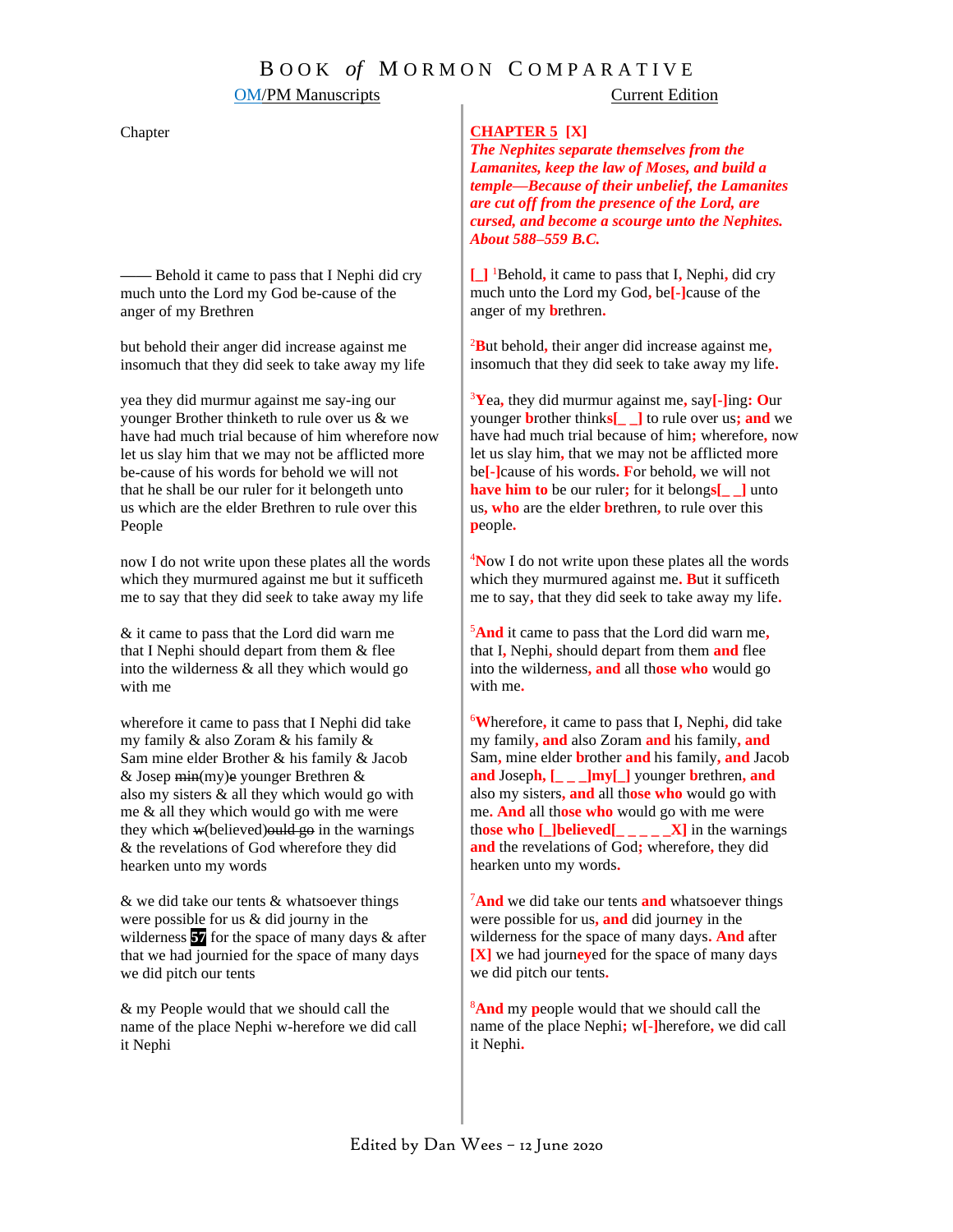# B O O K *of* M O R M O N C O M P A R A T I V E **OM/PM Manuscripts** Current Edition

& all they which were with me did take it upon them to ca-ll themselves the People of Nephi

& we did observe to keep the Judgments & the statutes & the commandments of the Lord in all things according to the law of Moses

& the Lord was with us & we did prosper excedingly for we did sow seed & we did rea-p again in abundance & we began to raise flocks & heards & animels of eve*r*y kind

& I Nephi had also brought the records which were engraven upon the p-lates of Brass *&* a*lso* t*he B*all or *th*e *c*om*p*ass w*hich* was *p*r*ep*ar*ed for my*  father by the han*d* o*f* the Lord ac*co*rding to that which is written

& it came to pass t*h*at we bega*n* to *p*r*os*-per excedingly & to multiply in the land

& I Nephi did take the sword of Laba*n* & after the man*n*er of it did make many *s*words least by any *m*eans the people which (were) now called Laman*it*es s*h*ould c*om*e upon us & destroy us for I knew their hatred towards me & my Children & *th*ey *w*hic*h* were called my peop*l*e

& I di*d* teach my people that they should build bild*i*n*g*s (&) t*h*at they should work in all manner *of* wood & of iron & *of* Copper *&* of Brass *& of* steel & of Gold *&* o*f* Silver & wa of precious or*e*s which wer*e i*n great abundance

& I Nephi di*d* bu*ild* a *te*mple & I d*id* constr()*uct it* after the manner of the Temple of Solomony save it were *not b*uil*t* of so many precious things for they were not to be found upon the land wherefore it could not be built like unto Solomons Temple but the manner of the construction was like unto the Temple of Solomon & the workmanship thereof was exceding fine

& it came to pass that I Nephi did cause my People that they should be industrious & that they should labour with their hands

& it came to pass that they would that I should be their King but I Nephi was desireous that they should have no King nevertheless I did do for them according to that which was in my power

<sup>9</sup>**And** all th**ose who** were with me did take **[X]** upon them to ca**[-]**ll themselves the **p**eople of Nephi**.**

<sup>10</sup>**And** we did observe to keep the **j**udgments**, and**  the statutes**, and** the commandments of the Lord in all things**,** according to the law of Moses**.**

<sup>11</sup>**And** the Lord was with us**; and** we did prosper exce**e**dingly**;** for we did sow seed**, and** we did rea**[-]**p again in abundance**. And** we began to raise flocks**, and** he**[\_]**rds**, and** anim**a**ls of every kind**.**

<sup>12</sup>**And** I**,** Nephi**,** had also brought the records which were engraven upon the p**[-]**lates of **b**rass**; and** also the **b**all**,** or **[X]** compass**,** which was prepared for my father by the hand of the Lord**,** according to that which is written**.**

<sup>13</sup>**And** it came to pass that we began to pros**[-]**per exce**e**dingly**, and** to multiply in the land**.**

<sup>14</sup>**And** I**,** Nephi**,** did take the sword of Laban**, and** after the manner of it did make many swords**,** le**[\_]**st by any means the people **who were** now called Lamanites should come upon us **and** destroy us**;** for I knew their hatred towards me **and** my **c**hildren **and** th**ose who** were called my people**.**

<sup>15</sup>**And** I did teach my people **[X\_X] to** build b**u**ildings**, and [X\_X] to** work in all manner of wood**, and** of iron**, and** of **c**opper**, and** of **b**rass**, and** of steel**, and** of **g**old**, and** of **s**ilver**, and [\_ \_]** of precious ores**,** which were in great abundance**.**

<sup>16</sup>**And** I**,** Nephi**,** did build a temple**; and** I did constr()uct it after the manner of the **t**emple of Solomon<sup>[ ]</sup> save it were not built of so many precious things**;** for they were not to be found upon the land**,** wherefore**,** it could not be built like unto Solomon**'**s **t**emple**. B**ut the manner of the construction was like unto the **t**emple of Solomon**; and** the workmanship thereof was exce**e**ding**ly** fine**.**

<sup>17</sup>**And** it came to pass that I**,** Nephi**,** did cause my **p**eople **[X\_X] to** be industrious**, and [X\_X] to** labo**[\_]**r with their hands**.**

<sup>18</sup>And it came to pass that they would that I should be their **k**ing**. B**ut I**,** Nephi**,** was desir**[\_]**ous that they should have no **k**ing**;** nevertheless**,** I did **[X]** for them according to that which was in my power**.**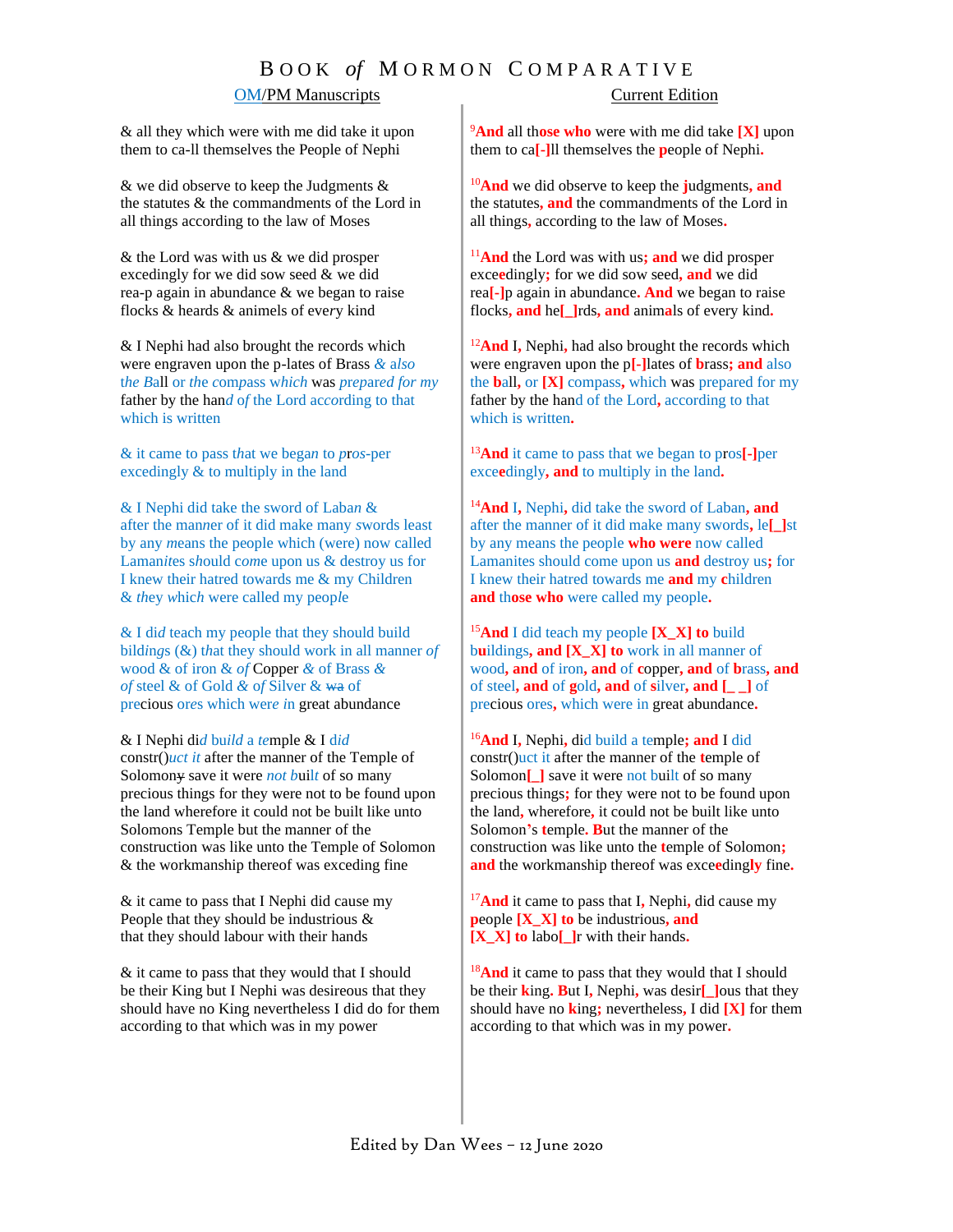## B O O K *of* M O R M O N C O M P A R A T I V E

## **OM/PM Manuscripts** Current Edition

& behold the words of the Lord had been fulfiled unto my Brethren which he spake con-cerning them that I should be their ruler & their teacher wherefore I had been the-ir ruler & their teacher according to the commandments of the Lord untill the time that they sought to take away my life

wherefore the word of the Lord was fu-lfiled which he spake unto me saying that in as much as they will not hearken u-nto thy words they shall be cut off from the presance of the Lord & behold they we-re cut off from his presance

& he had caused the cursing to come upon(them) yea even a sore curseing because of their iniquity for behold they had hardened their hearts against him that they had become like unto a flint wherefore as they were whi-te & exceding fair & delightsome that they might not be enticeing unto my People therefore the Lord God did cause a skin of blackness to come upon them **58**

& thus saith the Lord God I will cause that they shall be loathsome unto thy People save they shall repent of their iniquities

& cursed shall be the seed of him that mixeth with their s*e*ed for they shall be cursed even with the same cursing  $&$  the Lord spake it  $&$  it was done

& because of their cur*s*e*ing* which was upon them t*h*ey did *b*eco*me* an idle People full of mischief & su*btelty* & did seek in the wil*d*e*r*ness for bea*st*s of pray

& th*e* Lord God said unto me *t*hey *sh*all be *a sc*o*r*ge unto thy seed to *s*tir them up i*n rememberance* of me & in as much as they will not remember me & hear*k*en *u*n*t*o m*y* words they shall scorge them even unto destruction

& it came to pass that I *N*e*ph*i d*i*d consecr*a*te Jacob & Jose*ph* that the*y* sh*o*uld *be p*ri*e*s*ts* & teachers over the Land o*f* my p*e*ople

& i*t* came *to pass* t*h*at we li*ved a*ft*e*r the manner of happiness

*&* thirty years h*a*d passed a*wy a*w*ay from* the t*im*e *we left Jer*usalem

<sup>19</sup>**And** behold**,** the words of the Lord had been fulfil**l**ed unto my **b**rethren**,** which he spake con**[-]**cerning them**,** that I should be their ruler **and** their teacher**. W**herefore**,** I had been the**[-]**ir ruler **and** their teacher**,** according to the commandments of the Lord**,** until**[\_]** the time **[X]** they sought to take away my life**.**

<sup>20</sup>**W**herefore**,** the word of the Lord was fu**[-]**lfil**l**ed which he spake unto me**,** saying that**: I**n**[\_]**as**[\_]**much as they will not hearken u**[-]**nto thy words they shall be cut off from the pres**e**nce of the Lord**. And**  behold**,** they we**[-]**re cut off from his pres**e**nce**.**

<sup>21</sup>**And** he had caused the cursing to come upon**[\_]them,** yea**,** even a sore curs**[\_]**ing**,** because of their iniquity**. F**or behold**,** they had hardened their hearts against him**,** that they had become like unto a flint**;** wherefore**,** as they were whi**[-]**te**, and** exce**e**ding**ly** fair **and** delightsome**,** that they might not be entic**[\_]**ing unto my **p**eople **[X]** the Lord God did cause a skin of blackness to come upon them**.**

<sup>22</sup>**And** thus saith the Lord God**:** I will cause that they shall be loathsome unto thy **p**eople**,** save they shall repent of their iniquities**.**

<sup>23</sup>And cursed shall be the seed of him that mixeth with their seed**;** for they shall be cursed even with the same cursing**. And** the Lord spake it**, and** it was done**.**

<sup>24</sup>**And** because of their curs**[\_]**ing which was upon them they did become an idle **p**eople**,** full of mischief **and** subt**le**ty**, and** did seek in the wilderness for beasts of pr**e**y**.**

<sup>25</sup>**And** the Lord God said unto me**: T**hey shall be a sco**u**rge unto thy seed**,** to stir them up in rememb**[\_]**rance of me**; and** in**[\_]**as**[\_]**much as they will not remember me**, and** hearken unto my words**,** they shall sco**u**rge them even unto destruction**.**

<sup>26</sup>**And** it came to pass that I**,** Nephi**,** did consecrate Jacob **and** Joseph**,** that they should be priests **and** teachers over the **l**and of my people**.**

<sup>27</sup>And it came to pass that we lived after the manner of happiness**.**

<sup>28</sup>**And** thirty years had passed **[\_ \_ \_]** away from the time we left Jerusalem**.**